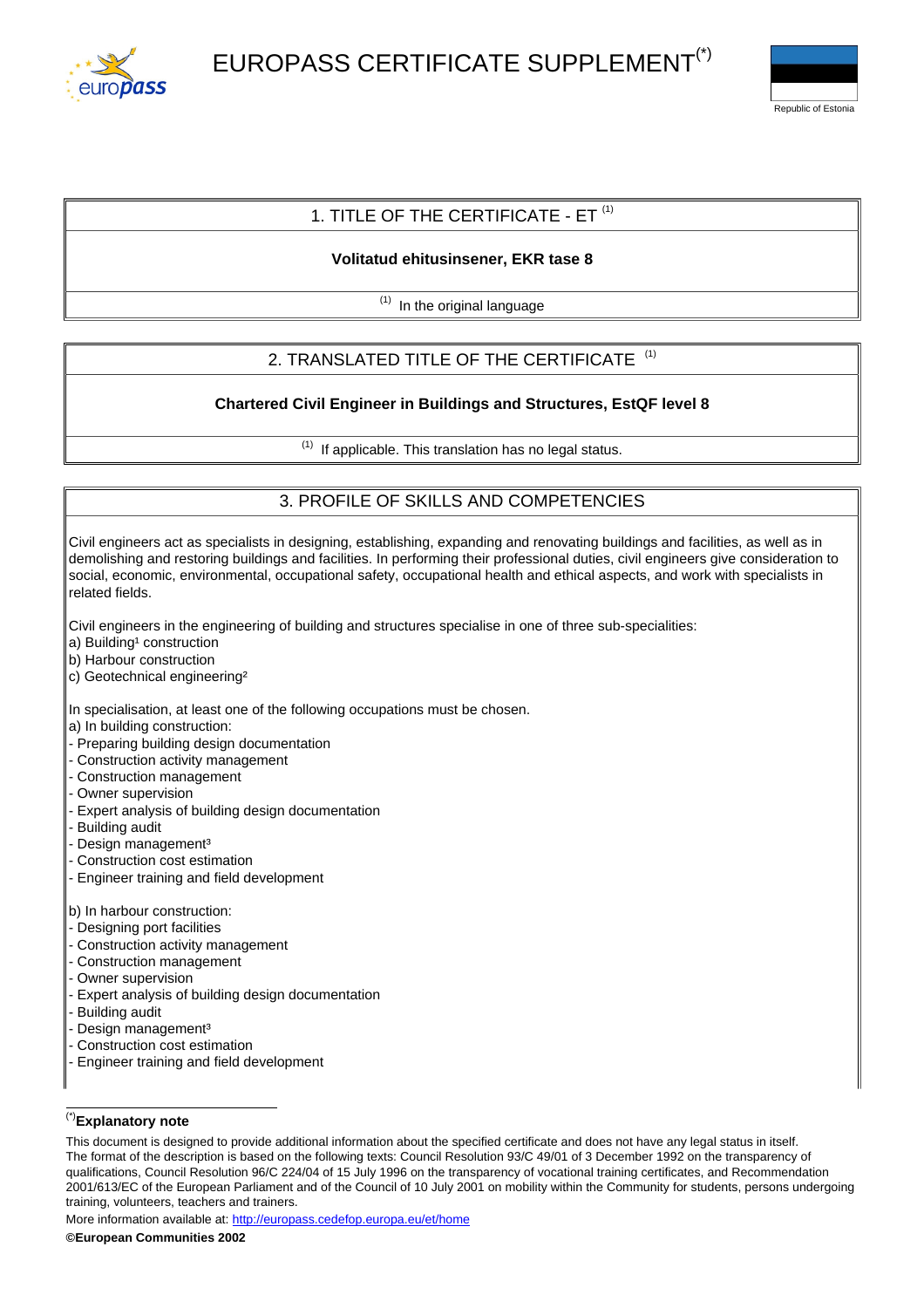c) In geotechnical works:

- Geotechnical design
- Construction activity management
- Construction management
- Owner supervision
- Expert analysis of building design documentation
- Building audit
- Engineering geodetic surveys
- Design management<sup>3</sup>
- Construction cost estimation
- Engineer training and field development

Chartered civil engineer, Level 8 is a specialist who is responsible for their own performance and that of others in the work group they manage.

Chartered civil engineer, Level 8 professional qualification certificate entitles its holder, on a statutory basis, to act as a competent person independently and at his or her own risk within the limits described as follows.

I CONSTRUCTION OF BUILDING OR PORT FACILITY SUBJECT TO BUILDING PERMIT REQUIREMENT, GEOTECHNICAL WORKS, CONSTRUCTION MANAGEMENT No technical limitations.

II PREPARATION OF BUILDING DESIGN DOCUMENTATION FOR BUILDING AND PORT FACILITY SUBJECT TO BUILDING PERMIT REQUIREMENT, GEOTECHNICAL DESIGN No technical limitations.

III OWNER SUPERVISION No technical limitations.

IV EXPERT ANALYSIS OF BUILDING DESIGN DOCUMENTATION

V BUILDING AUDIT

\_\_\_\_\_\_\_\_\_\_\_\_\_\_\_\_\_\_

VI DESIGN MANAGEMENT<sup>3</sup> No technical limitations.

VII CONSTRUCTION COST ESTIMATION No technical limitations.

² - A qualification granted in geotechnical engineering, a sub-speciality of general construction, also provides the right to act as a level 8 competent person in road engineering and in geotechnical works in the speciality of utility systems of buildings in environmental engineering.

<sup>3</sup> - design management refers to project management of the full design project, not that of specific areas of work

MANDTORY COMPETENTCE

- 1 Mandatory competencies in the occupation of civil engineer
- Following the requirements for professional ethics
- Professional self-education
- Participation in teamwork, team management
- Applying the principles of environmental protection and energy efficiency
- Applying specialized knowledge to work
- Digital competence and language skills

## SPECIALISED COMPETENCIES

- 2 Building construction
- Work management and organisation
- Quality control of completed works and their parts
- Determining the complex compliance and suitability of completed works
- Arranging the transfer of completed works to the client

3 Port construction

- Work management and organisation
- Quality control of completed works and their parts
- Determining the complex compliance and suitability of completed works
- Arranging the transfer of completed works to the client

4 Geotechnical works

- Work management and organisation

 $\vert$ <sup>1</sup> - In the framework of civil engineers' standards, the word "building" refers to all land structures except bridges, tunnels, culverts, etc., which are part of the road construction industry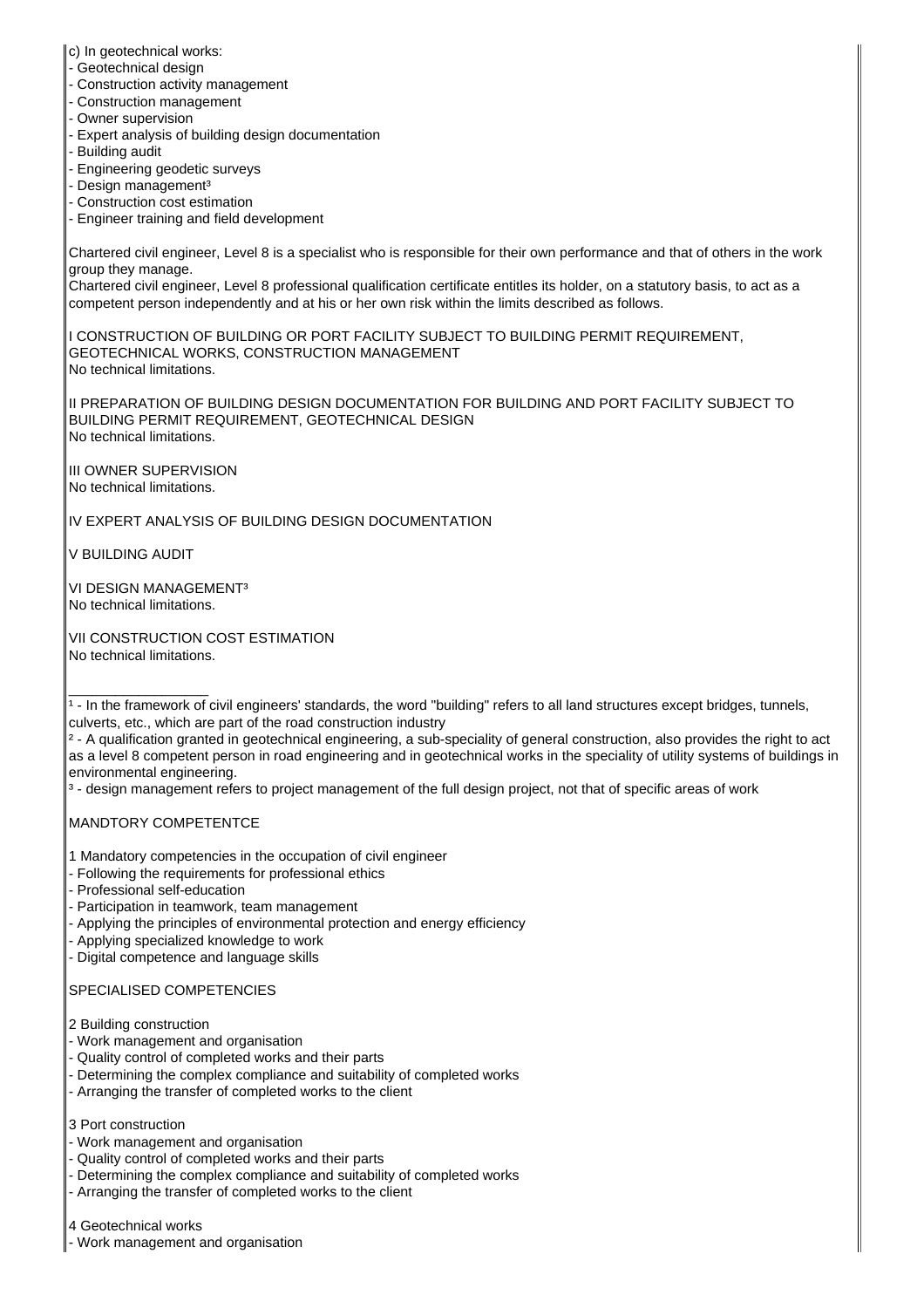- Quality control of completed works and their parts
- Determining the complex compliance and suitability of completed works
- Arranging the transfer of completed works to the client

### OPTIONAL COMPETENCIES

- 5 Preparing building design documentation
- Compiling the design project within the competence of the professional qualification level
- Collecting and analysing source data
- Selecting, calculating and dimensioning the scheme and type of load-bearing solutions
- Determining building enclosure solutions
- Compiling the explanatory letter
- Collaboration with the design team
- Preparing and formulating the design documentation for the structural part
- Preparing a demolition project for structures
- Preparing user manual and service manual for the building
- Conducting designer supervision

#### 6 Designing port facilities

- Preparing the design documentation for a port facility within the competence of the professional qualification level
- Collecting and analysing source data
- Selecting, calculating and dimensioning the scheme and type of load-bearing solutions
- Compiling the explanatory letter
- Collaboration with the design team
- Preparing and formulating the design documentation for the structural part
- Preparing a demolition project for structures
- Preparing facility maintenance and operation instructions
- Conducting designer supervision

#### 7 Geotechnical design

- Geotechnical design within the competence of the professional qualification level
- Conducting soil surveys
- Calculating the overall stability and bearing capacity of excavation pits, slopes, earth embankments and cuttings/trenches
- Planning retaining and pile walls
- Planning soil compaction, improvement and reinforcement
- Determining the load bearing capacity of piles
- VGeotechnical impact assessment of construction activities

8 Management of construction activities

- Management of construction activity within the competence of the professional qualification level
- Compiling tenders
- Planning construction activities
- Planning construction resources
- Management of subcontractor procurements and conclusion of contracts
- Procurement of construction supplies
- Management of construction activities during the construction
- Organizing quality control and surveying
- Preparing the construction site handover documentation
- Arranging the handover of the construction site

#### 9 Construction management

- Construction management within the competence of the professional qualification level
- Conducting needs assessment surveys
- Preparing procurements and compiling procurement documentation
- Planning the building life cycle
- Construction cost calculation
- Design work preparation and organisation
- Selecting designers and preparing contracts
- Construction work preparation
- Tender documentation preparation
- Subcontractor selection
- Co-ordinating the construction process as the client's representative
- Handover and implementation of the construction site
- Warranty period procedures
- 10 Owner supervision
- Performing owner supervision within the limits of competence provided by the profession standard
- Developing a monitoring programme
- Verifying requirement compliance of the design project
- Verifying contract compliance of the construction work
- Quality control and assessment
- Verifying compliance with safety requirements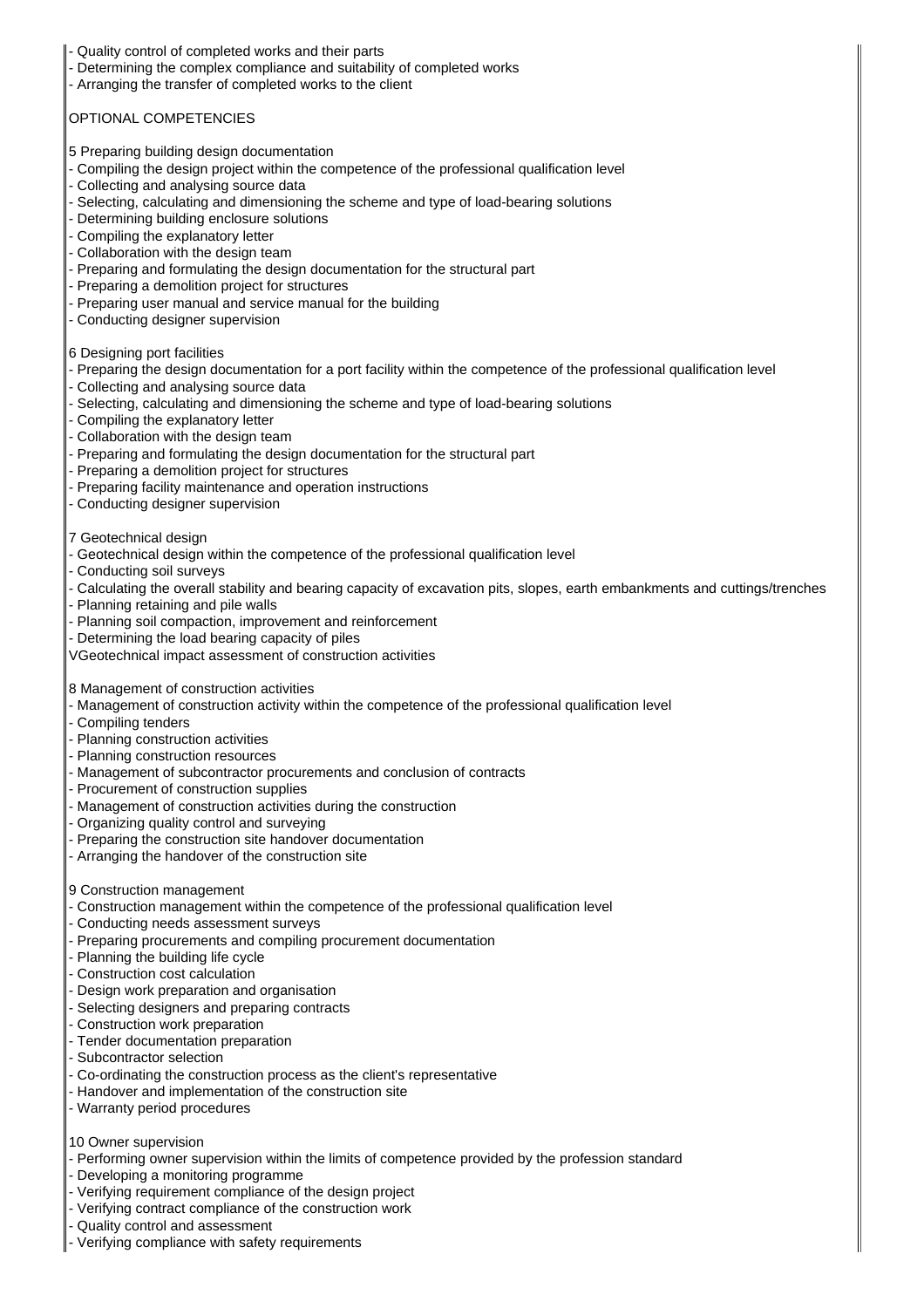- Verifying required documentation
- Receiving the building
- Information distribution
- Making proposals
- 11 Expert analysis of building design documentation
- Conducting expert analysis of the design project within the competence of the professional qualification level
- Familiarization with the project, collecting and analysing the source data
- Determining the volumetric accuracy of the design project
- Determining the compliance of project solutions with their purpose and requirements
- Compiling the expert analysis report
- 12 Building audit
- Conducting facility audits within the competence of the professional qualification level
- Familiarization with the system, collecting and analysing the source data
- Organizing additional studies and tests
- Performing control calculations and additional measurements
- Compiling the audit report

13 Geotechnical site investigations

- Conducting geotechnical site investigations within the competence of the professional qualification level
- Conducting field studies
- Preparing study reports
- 14 Design management
- Conducting design management activities within the competence of the professional qualification level
- Preparing the design contract
- Assembling the design team
- Organizing the exchange of information
- Design coordination and quality management
- Arranging designer supervision

15 Construction cost estimation

- Conducting cost and cost-benefit studies
- Preparing the client's budget, cost planning
- Preparing the cost sections in tenders
- 16 Training of engineers and research in construction
- Training activities
- Compiling study and instructional materials
- Conducting scientific or applied research works

# 4. RANGE OF OCCUPATIONS ACCESSIBLE TO THE HOLDER OF THE CERTIFICATE <sup>(1)</sup>

Designer, person executing owner supervision, construction manager, project manager and consultant.

 $(1)$  If applicable

| 5. OFFICIAL BASIS OF THE CERTIFICATE                                                                                                                                              |                                                                                                                                                                       |
|-----------------------------------------------------------------------------------------------------------------------------------------------------------------------------------|-----------------------------------------------------------------------------------------------------------------------------------------------------------------------|
| Name and status of the body awarding the certificate<br>The occupational certificate that has been issued by the<br>professional council that operates under the activity license | Name and status of the national/regional authority<br>providing accreditation/recognition of the certificate<br>Sector Skills Council approved by a Regulation of the |
| ssued by a Awarding Body                                                                                                                                                          | Government of the Republic                                                                                                                                            |
| Level of the certificate (national or international)                                                                                                                              | <b>Grading scale / Pass requirements</b>                                                                                                                              |
| Estonian Qualification Framework level 8<br>European Qualification Framework level 8                                                                                              | passed/fail                                                                                                                                                           |
| Access to next level of education/training                                                                                                                                        | International agreements                                                                                                                                              |
|                                                                                                                                                                                   |                                                                                                                                                                       |